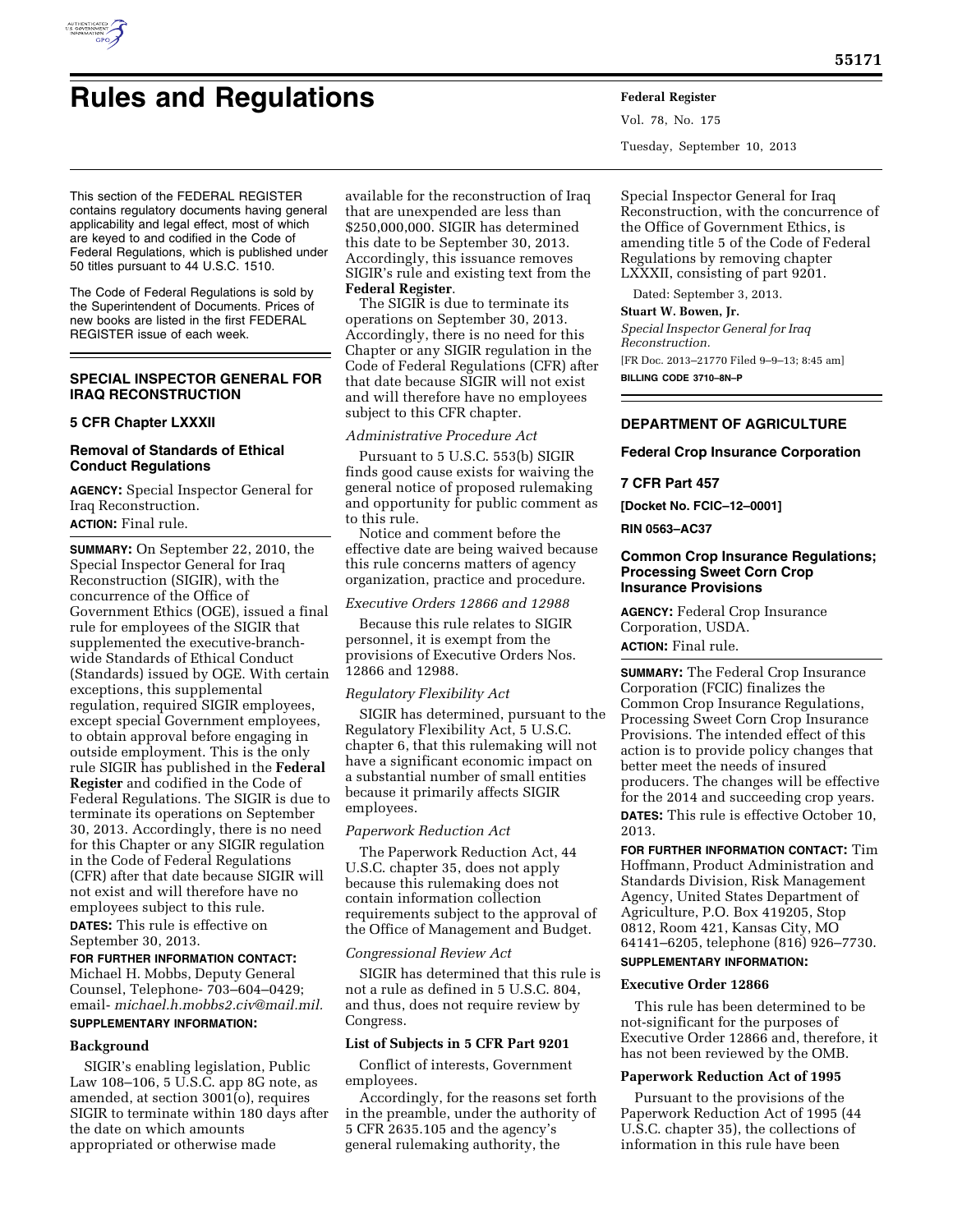approved by OMB under control number 0563–0053.

#### **E-Government Act Compliance**

FCIC is committed to complying with the E-Government Act, to promote the use of the Internet and other information technologies to provide increased opportunities for citizen access to Government information and services, and for other purposes.

#### **Unfunded Mandates Reform Act of 1995**

Title II of the Unfunded Mandates Reform Act of 1995 (UMRA) establishes requirements for Federal agencies to assess the effects of their regulatory actions on State, local, and tribal governments and the private sector. This rule contains no Federal mandates (under the regulatory provisions of title II of the UMRA) for State, local, and tribal governments or the private sector. Therefore, this rule is not subject to the requirements of sections 202 and 205 of UMRA.

## **Executive Order 13132**

It has been determined under section 1(a) of Executive Order 13132, Federalism, that this rule does not have sufficient implications to warrant consultation with the States. The provisions contained in this rule will not have a substantial direct effect on States, or on the relationship between the national government and the States, or on the distribution of power and responsibilities among the various levels of government.

#### **Executive Order 13175**

This rule has been reviewed in accordance with the requirements of Executive Order 13175, Consultation and Coordination with Indian Tribal Governments. The review reveals that this regulation will not have substantial and direct effects on Tribal governments and will not have significant Tribal implications.

#### **Regulatory Flexibility Act**

FCIC certifies that this regulation will not have a significant economic impact on a substantial number of small entities. Program requirements for the Federal crop insurance program are the same for all producers regardless of the size of their farming operation. For instance, all producers are required to submit an application and acreage report to establish their insurance guarantees and compute premium amounts, and all producers are required to submit a notice of loss and production information to determine the amount of an indemnity payment in the

event of an insured cause of crop loss. Whether a producer has 10 acres or 1000 acres, there is no difference in the kind of information collected. To ensure crop insurance is available to small entities, the Federal Crop Insurance Act authorizes FCIC to waive collection of administrative fees from limited resource farmers. FCIC believes this waiver helps to ensure that small entities are given the same opportunities as large entities to manage their risks through the use of crop insurance. A Regulatory Flexibility Analysis has not been prepared since this regulation does not have an impact on small entities, and, therefore, this regulation is exempt from the provisions of the Regulatory Flexibility Act (5 U.S.C. 605).

#### **Federal Assistance Program**

This program is listed in the Catalog of Federal Domestic Assistance under No. 10.450.

## **Executive Order 12372**

This program is not subject to the provisions of Executive Order 12372, which require intergovernmental consultation with State and local officials. See the Notice related to 7 CFR part 3015, subpart V, published at 48 FR 29115, June 24, 1983.

#### **Executive Order 12988**

This final rule has been reviewed in accordance with Executive Order 12988 on civil justice reform. The provisions of this rule will not have a retroactive effect. The provisions of this rule will preempt State and local laws to the extent such State and local laws are inconsistent herewith. With respect to any direct action taken by FCIC or action by FCIC directing the insurance provider to take specific action under the terms of the crop insurance policy, the administrative appeal provisions published at 7 CFR part 11 or 7 CFR part 400, subpart J for determinations of good farming practices, as applicable, must be exhausted before any action against FCIC for judicial review may be brought.

#### **Environmental Evaluation**

This action is not expected to have a significant economic impact on the quality of the human environment, health, or safety. Therefore, neither an Environmental Assessment nor an Environmental Impact Statement is needed.

*Background:* 

This rule finalizes changes to the Common Crop Insurance Regulations (7 CFR part 457), Processing Sweet Corn Crop Insurance Provisions that were published by FCIC on May 11, 2012, as

a notice of proposed rulemaking in the **Federal Register** at 77 FR 27658–27659. The public was afforded 30 days to submit comments after the regulation was published in the **Federal Register**.

FCIC received a total of 22 comments from 4 commenters. The commenters were insurance providers, an insurance services organization, and a Regional Office of the Risk Management Agency (RMA). The public comments received regarding the proposed rule and FCIC's responses to the comments are as follows:

#### *Order of Priority Statement*

*Comment:* Commenters recommended deleting the order of priority statement, as the order of priority is contained in the Common Crop Insurance Policy, Basic Provisions and the order of priority statement has been removed from other recently updated policies.

*Response:* No changes were proposed to this provision and the proposed change does not address a conflict or vulnerability in the provision. No change has been made to the final rule.

#### *Section 1—Definitions*

*Comment:* Commenters recommended eliminating unnecessary repetition of language contained in the definition of ''practical to replant''.

*Response:* No changes were proposed to this provision and the proposed change does not address a conflict or vulnerability in the provision. Further, such a change would be substantive in nature and the public has not been provided an opportunity to comment. No change has been made to the final rule.

*Comment:* Commenters stated that the proposed change to the ''price election'' definition makes no distinction between the ''base contract price'' and the ''price election''. Commenters further stated that the proposed definition could be read to mean that the producer must insure at 100 percent of the base contract price and cannot choose a lesser percentage. Commenters recommended adding language to the proposed definition to clarify that a producer may elect to insure a percentage of the base contract price.

*Response:* FCIC considered this change but has determined that a revision to section 3 of the policy is more appropriate to address the issue raised by the commenters because this is more than a definitional change because it concerns an obligation of the policyholder to make the selection. No change has been made to the definition of ''price election''.

*Comment:* One commenter recommended that FCIC add language to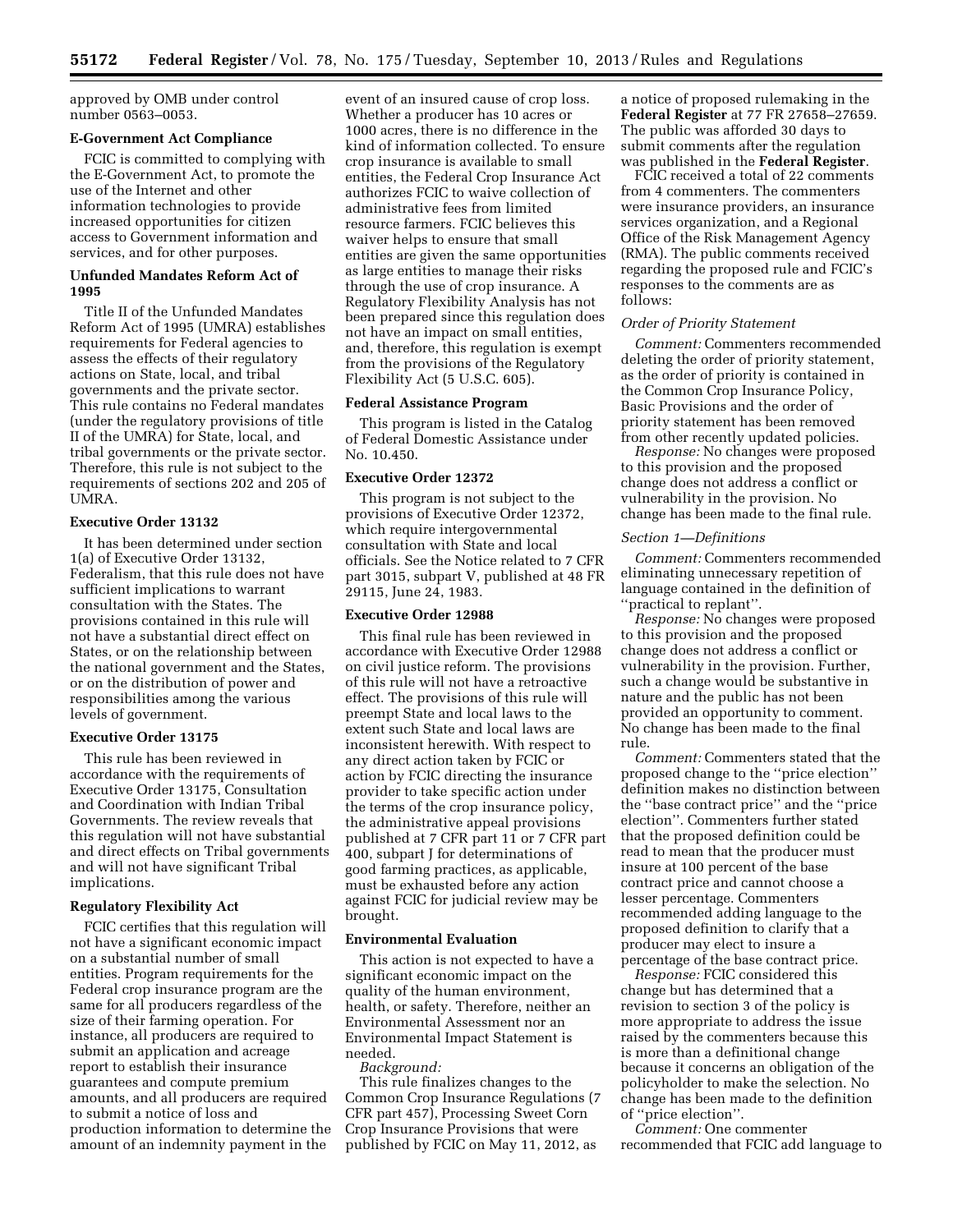the definition of ''price election'' stating the definition of ''price election'' may be otherwise defined by FCIC in the Special Provisions.

*Response:* FCIC disagrees with the proposed change. In accordance with the order of priority contained in the Common Crop Insurance Policy, Basic Provisions, FCIC has the authority to provide the definition of ''price election'' in the Special Provisions, in lieu of the definition in the Basic Provisions. Therefore, no change has been made to the final rule.

*Comment:* Commenters recommended that FCIC clarify the definition of ''processor contract'' regarding different base contract prices on multiple contracts with the same processor that specify amounts of production.

*Response:* FCIC agrees with the suggested change and recognizes that it addresses a conflict created by FCIC's proposed revision to the definition of 'price election". FCIC has revised the definition to clarify how multiple contracts are handled under the policy.

#### *Section 2—Unit Division*

*Comment:* Commenters recommended that FCIC clarify policy provisions regarding the availability of unit structures under sections 2(a) and 2(b).

*Response:* No changes were proposed to this provision and the proposed change does not address a conflict or vulnerability in the provision. Further, such a change would be substantive in nature and the public has not been provided an opportunity to comment. No change has been made to the final rule.

## *Section 3—Insurance Guarantees, Coverage Levels, and Prices for Determining Indemnities*

*Comment:* Commenters recommended that FCIC adjust the provision in 3(a) that limits the producer to selecting only one price election for all the processing sweet corn in the county to be consistent with the definition of ''price election'' proposed by FCIC. Commenters stated that the provision should instead limit the producer to selecting only one percentage of the price election for all the processing sweet corn in the county.

*Response:* FCIC agrees with the suggested change and recognizes that it addresses a conflict created by FCIC's proposed revision to the definition of 'price election''. FCIC has revised the provision accordingly.

*Comment:* One commenter recommended that FCIC review 3(b) in relation to the Dry Bean Crop Provisions to determine if similar language is appropriate for processing sweet corn.

*Response:* No changes were proposed to this provision and the proposed change does not address a conflict or vulnerability in the provision because the provision is question is specific to dry beans and is not applicable here. Further, such a change would be substantive in nature and the public has not been provided an opportunity to comment. No change has been made to the final rule.

## *Section 6—Report of Acreage*

*Comment:* One commenter recommended that FCIC revise section 6 to require the producer to report the base contract price on the acreage report.

*Response:* No changes were proposed to this provision and the proposed change does not address a conflict or vulnerability in the provision. Further, such a change would be substantive in nature and the public has not been provided an opportunity to comment. No change has been made to the final rule.

#### *Section 11—Duties in the Event of Damage or Loss*

*Comment:* Commenters recommended that FCIC clarify terminology in 11(c).

*Response:* Without more information FCIC is unable to determine what needs clarification. Further, no changes were proposed to this provision and the proposed change does not address a conflict or vulnerability in the provision, and any such change could be substantive in nature and the public has not been provided an opportunity to comment. No change has been made to the final rule.

#### *Section 12—Settlement of Claim*

*Comment:* Commenters recommended that FCIC revise instructions and examples for settling claims due to the proposed change to the ''price election'' definition.

*Response:* No changes were proposed to this provision and the proposed change does not address a conflict or vulnerability in the provision. Further, such a change would be substantive in nature and the public has not been provided an opportunity to comment. No change has been made to the final rule.

#### *Section 14—Prevented Planting*

*Comment:* Commenters recommended eliminating the increased prevented planting coverage options for sweet corn.

*Response:* No changes were proposed to this provision and the proposed change does not address a conflict or vulnerability in the provision. Further,

such a change would be substantive in nature and the public has not been provided an opportunity to comment. No change has been made to the final rule.

#### **List of Subjects in 7 CFR Part 457**

Crop insurance, Processing sweet corn policy, Price elections.

## **Final Rule**

Accordingly, as set forth in the preamble, the Federal Crop Insurance Corporation amends 7 CFR part 457 effective for the 2014 and succeeding crop years as follows:

## **PART 457—COMMON CROP INSURANCE REGULATIONS**

■ 1. The authority citation for 7 CFR part 457 continues to read as follows:

**Authority:** 7 U.S.C. 1506(l), 1506(o).

■ 2. Amend § 457.154 as follows:

■ a. Amend the introductory text by removing ''1998'' and adding ''2014'' in its place;

■ b. Amend section 1 by adding a definition for ''price election'' in alphabetical order and revising the definition of ''processor contract'';

■ c. Amend section 3 by revising paragraph (a).

The revised and added text reads as follows:

#### **§ 457.154 Processing Sweet Corn crop insurance provisions.**

- \* \* \* \* \*
- 1. Definitions.
- \* \* \* \* \*

*Price election.* In lieu of the definition of price election in the Basic Provisions, the price election will be the base contract price stated in your processor contract.

\* \* \* \* \* *Processor contract.* A written agreement between the producer and a processor, containing at minimum:

(a) The producer's commitment to plant and grow sweet corn, and to deliver the sweet corn production to the processor;

(b) The processor's commitment to purchase all the production stated in the processor contract; and

(c) A base contract price.

Multiple contracts with the same processor that specify amounts of production will be considered as a single processor contract, unless the contracts are for different types. Your base contract price will be the weighted average of all applicable base contract prices.

\* \* \* \* \*